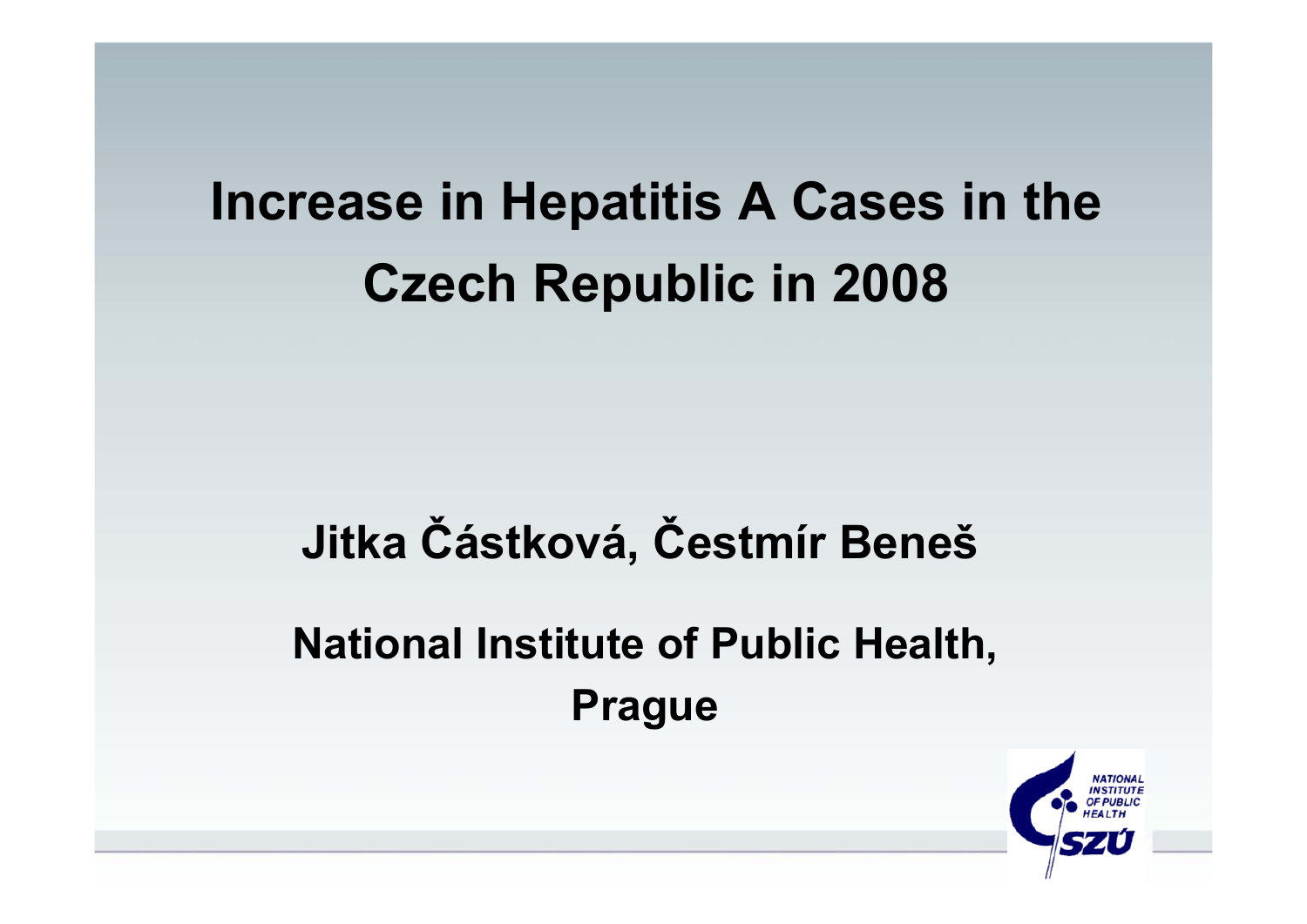### **Hepatitis A (B15 10.ICD) Czech Republic, 1976-2008**

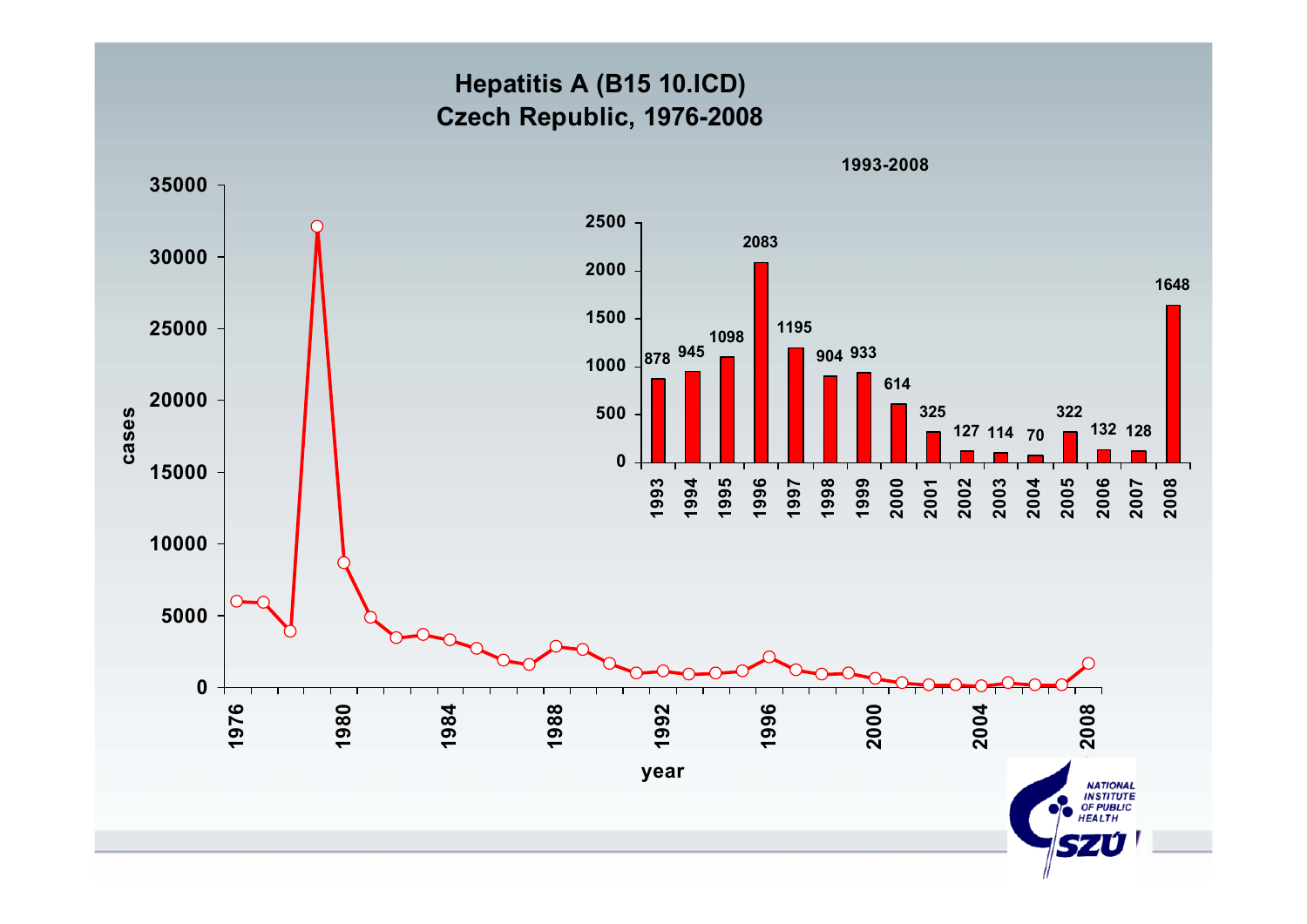## **Hepatitis A by month of onset, Czech Republic, 2008 / 2009**

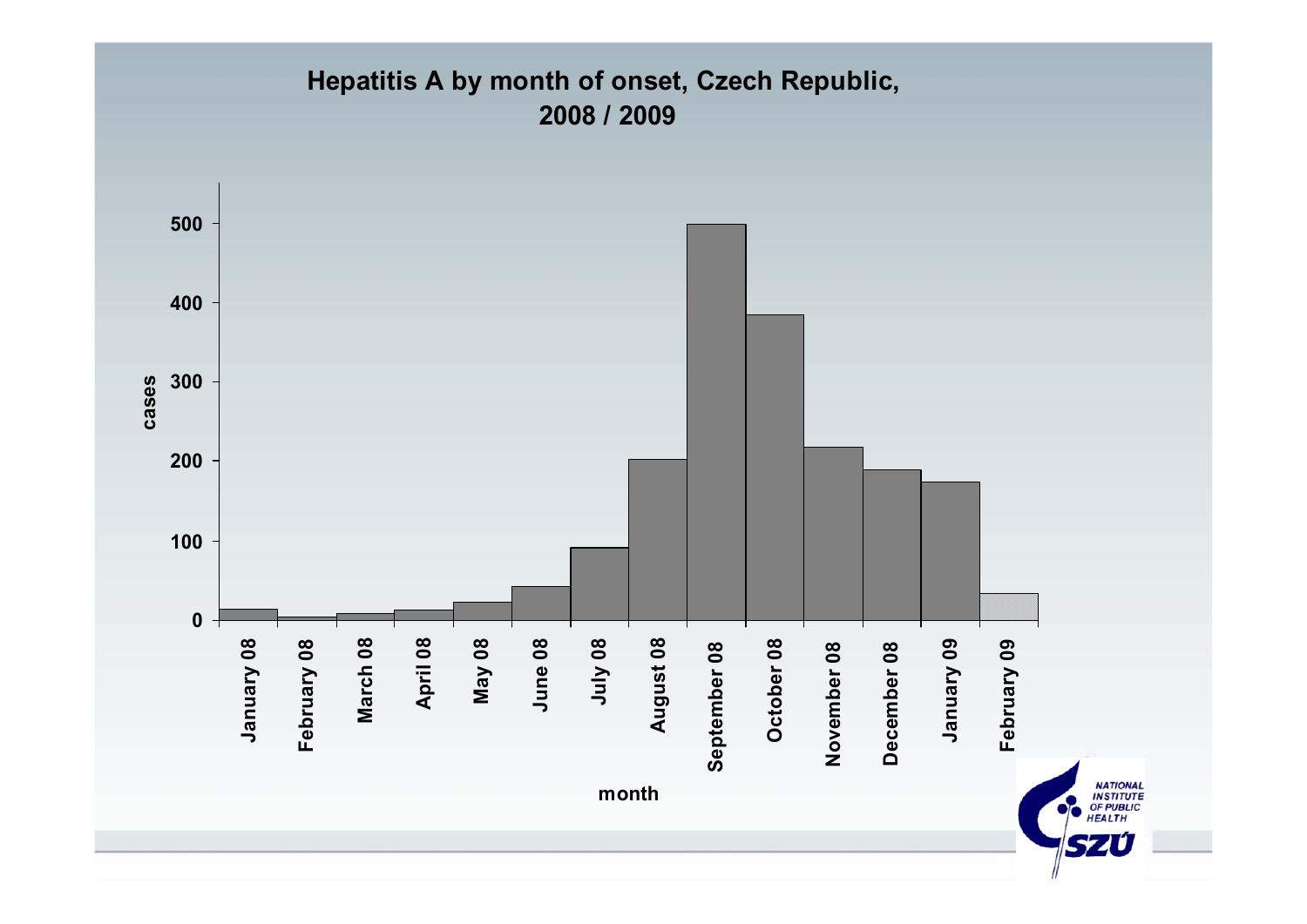#### **Hepatitis A by month of onset - index of seasonality, Czech Republic, period 1993-2007**



**NATIONAL<br>INSTITUTE<br>OF PUBLIC<br>HEALTH**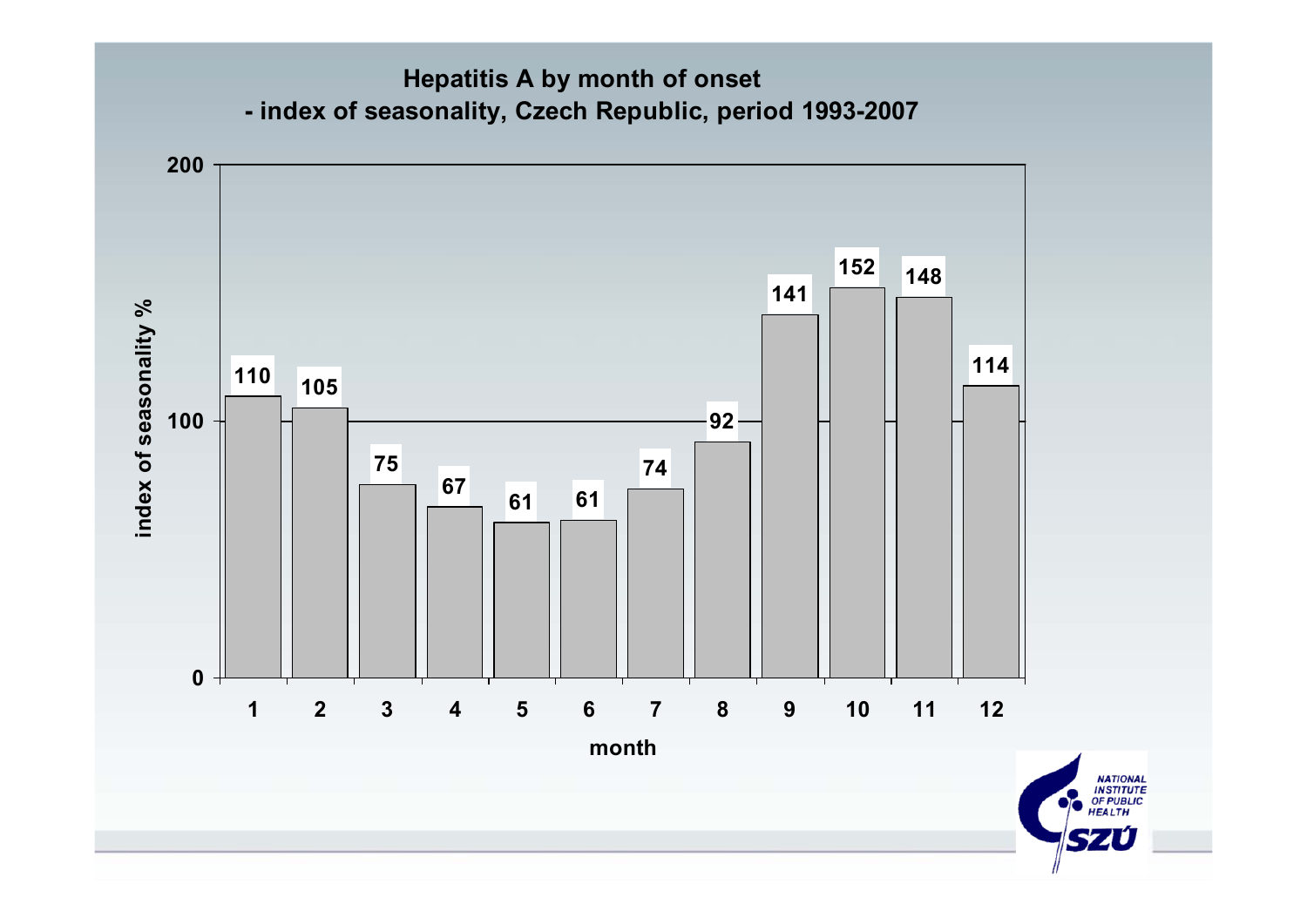**Hepatitis A, Czech Republic, by week of onset, 2008**

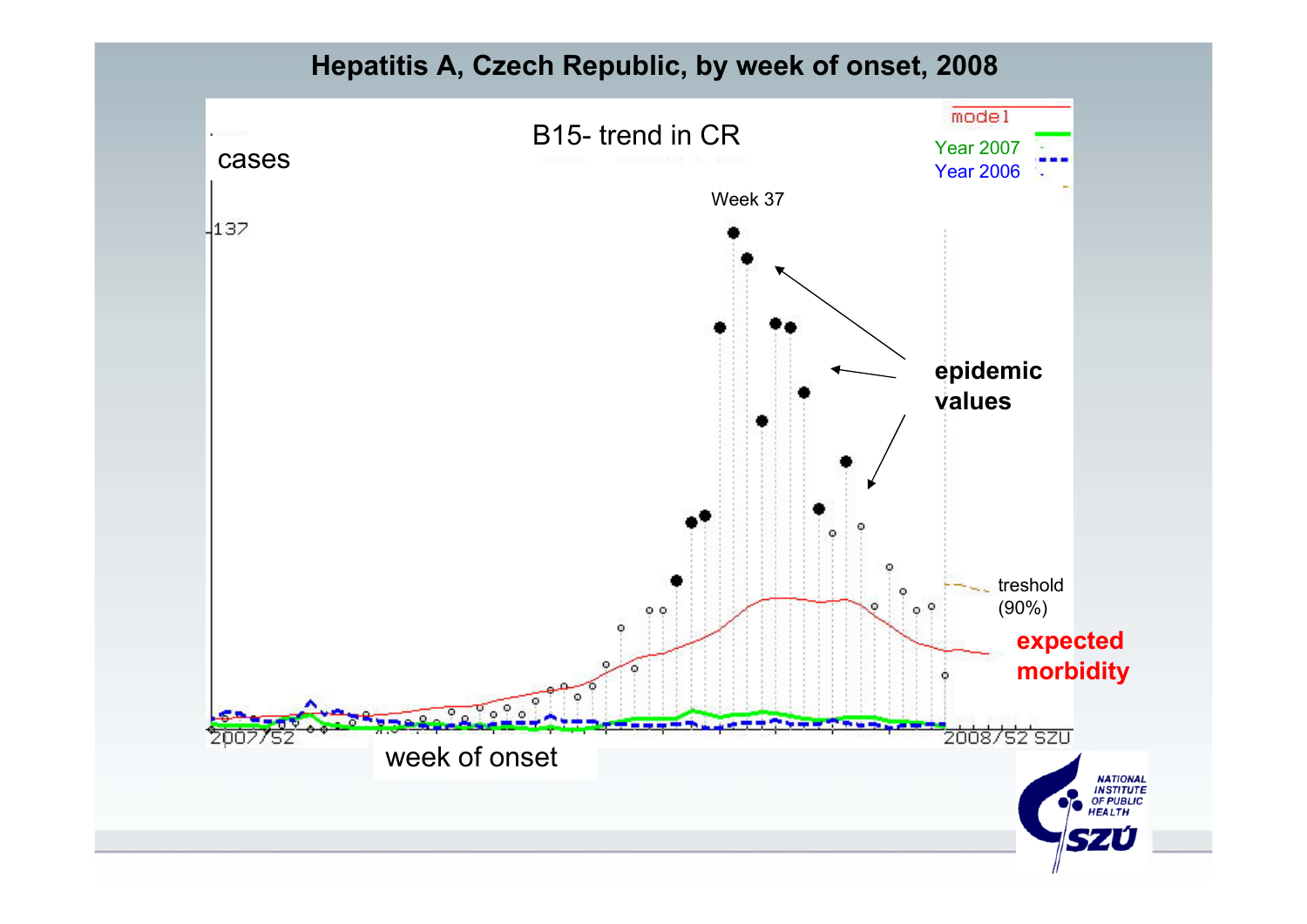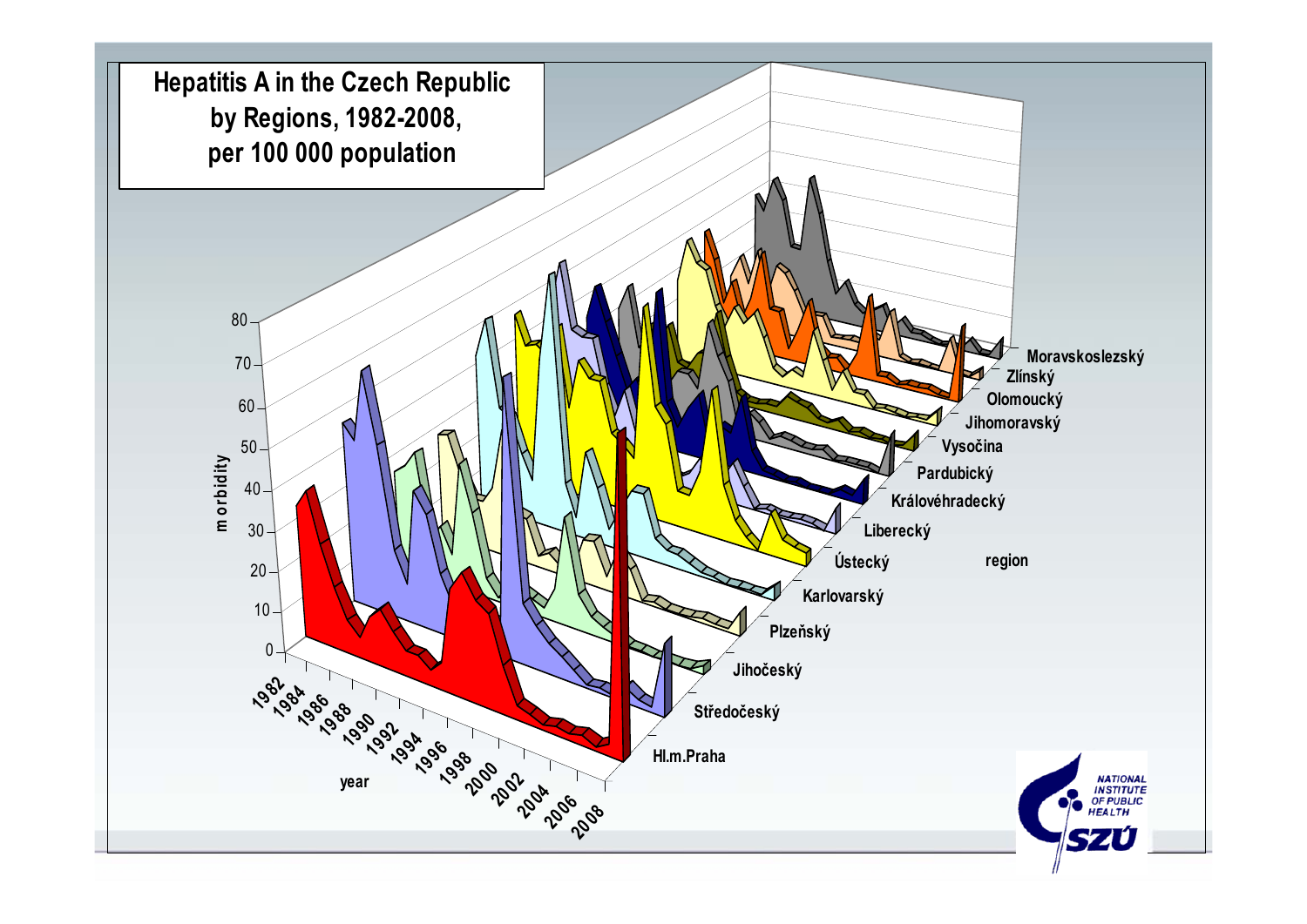#### **Hepatitis A morbidity in the Czech Republic, 2008, by Regions,**

#### **per 100 000 population**

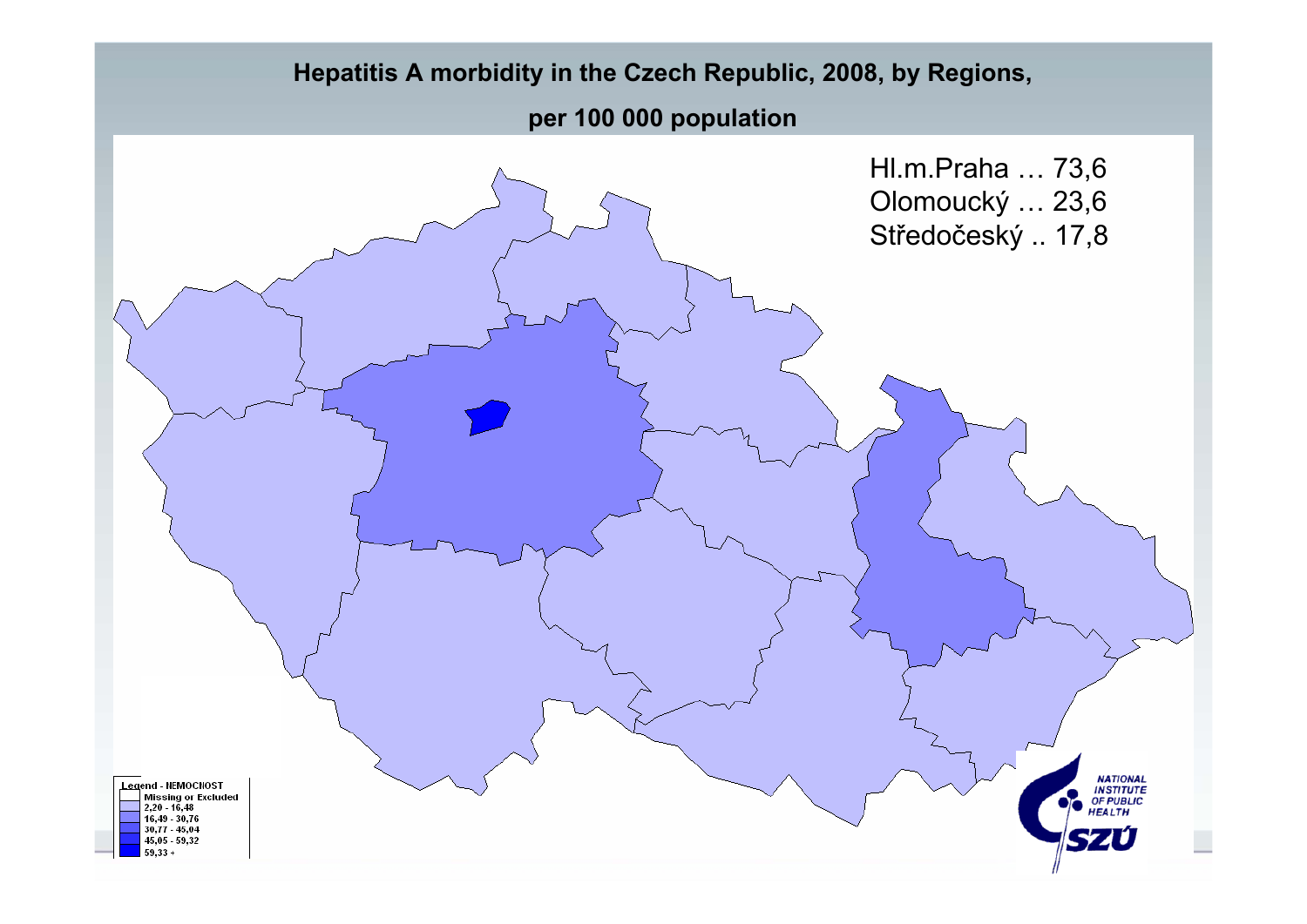Hepatitis A, Czech Republic, 2008, morbidity by age and gender, 5 years age groups, per 100 000 population



**NATIONAL INSTITUTE OF PUBLIC HEALTH** 

**5 years age groups**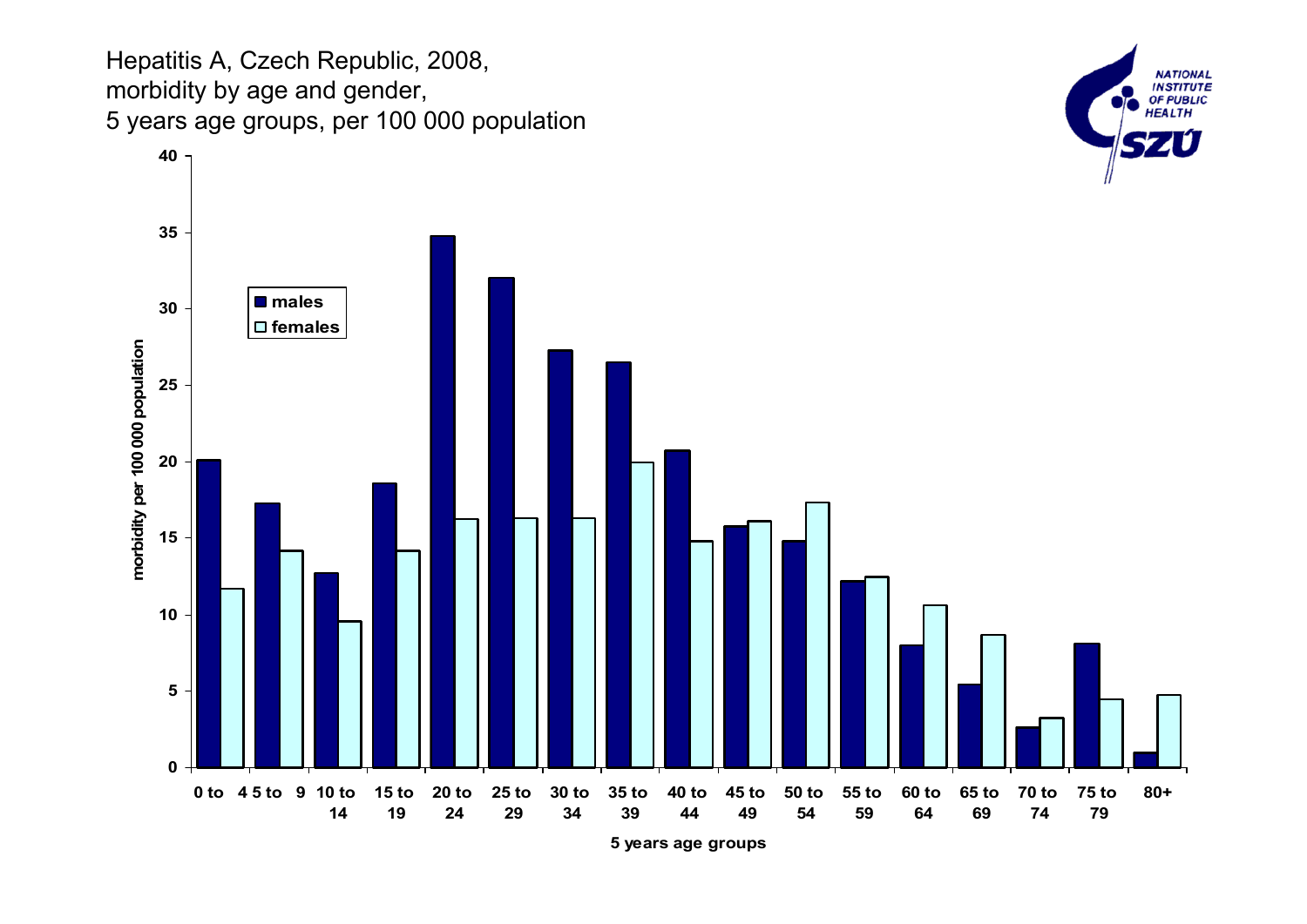

**Hepatitis A, Czech Republic, by unit of age and period, 1982-2008/9**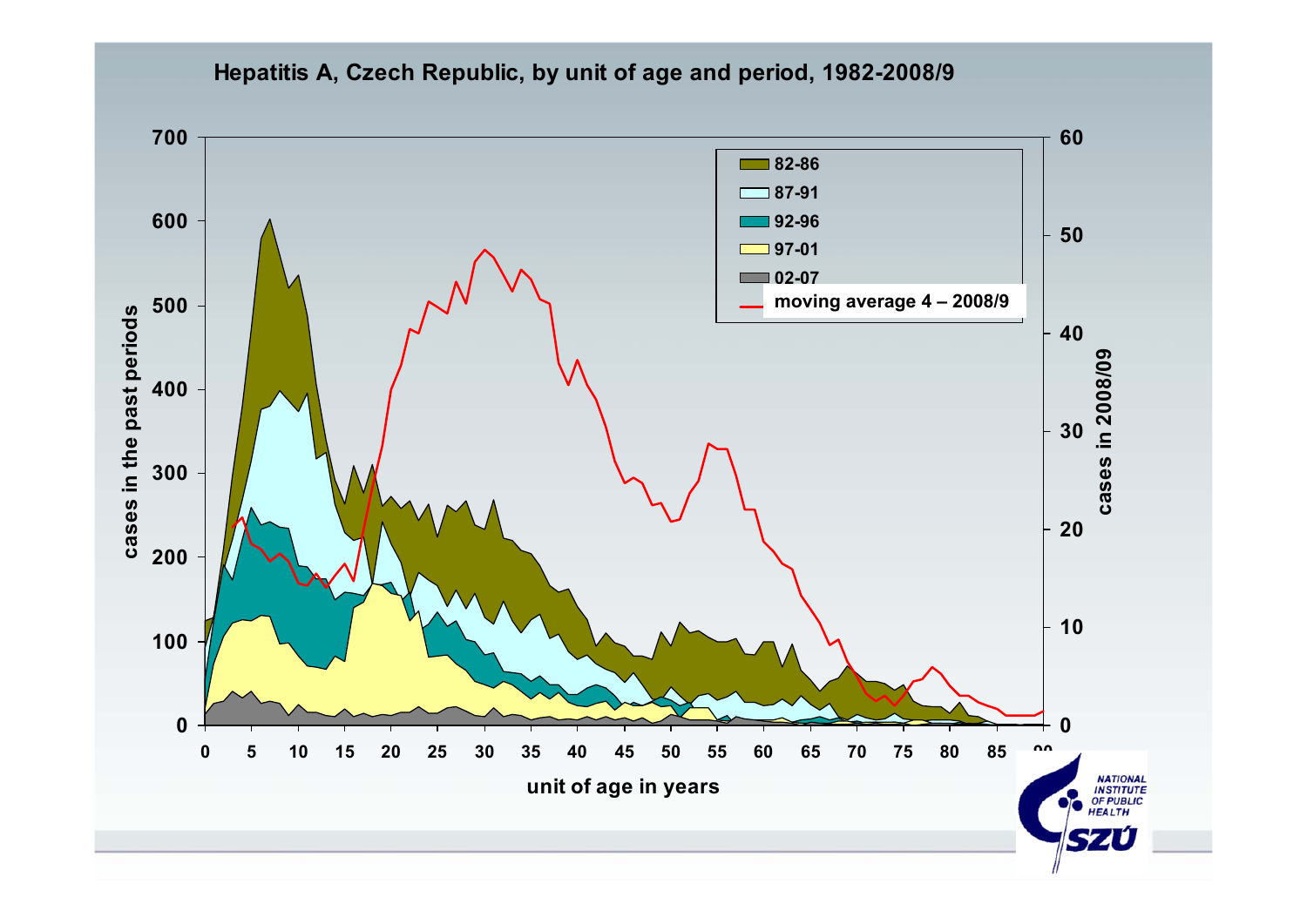#### **Hepatitis A, Czech Republic, 2008/9, by age and risk behaviour (drug users, homeless)**

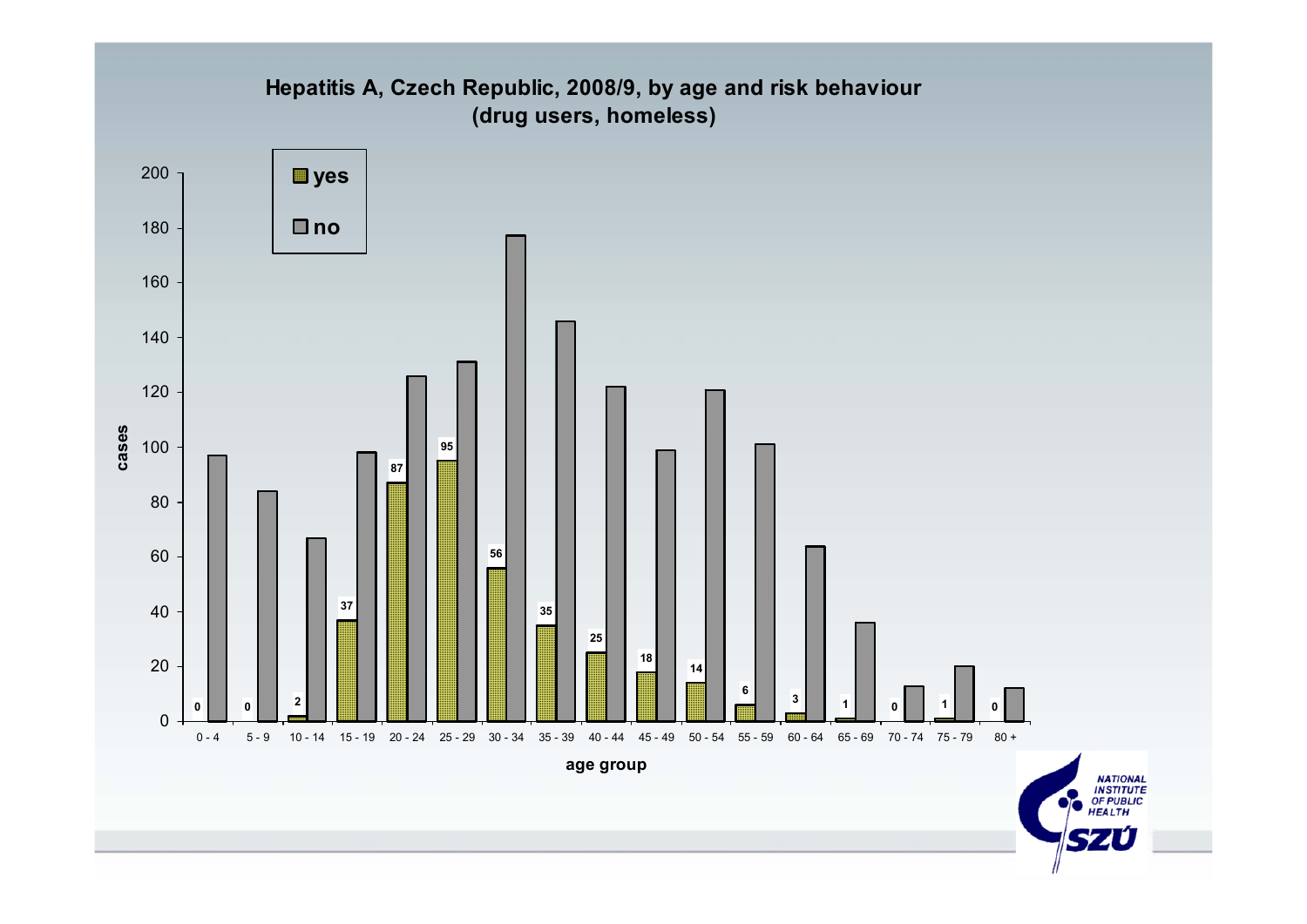**Hepatitis A, Czech Republic, 2008 (week 26-53) - proportion of drug users in %**

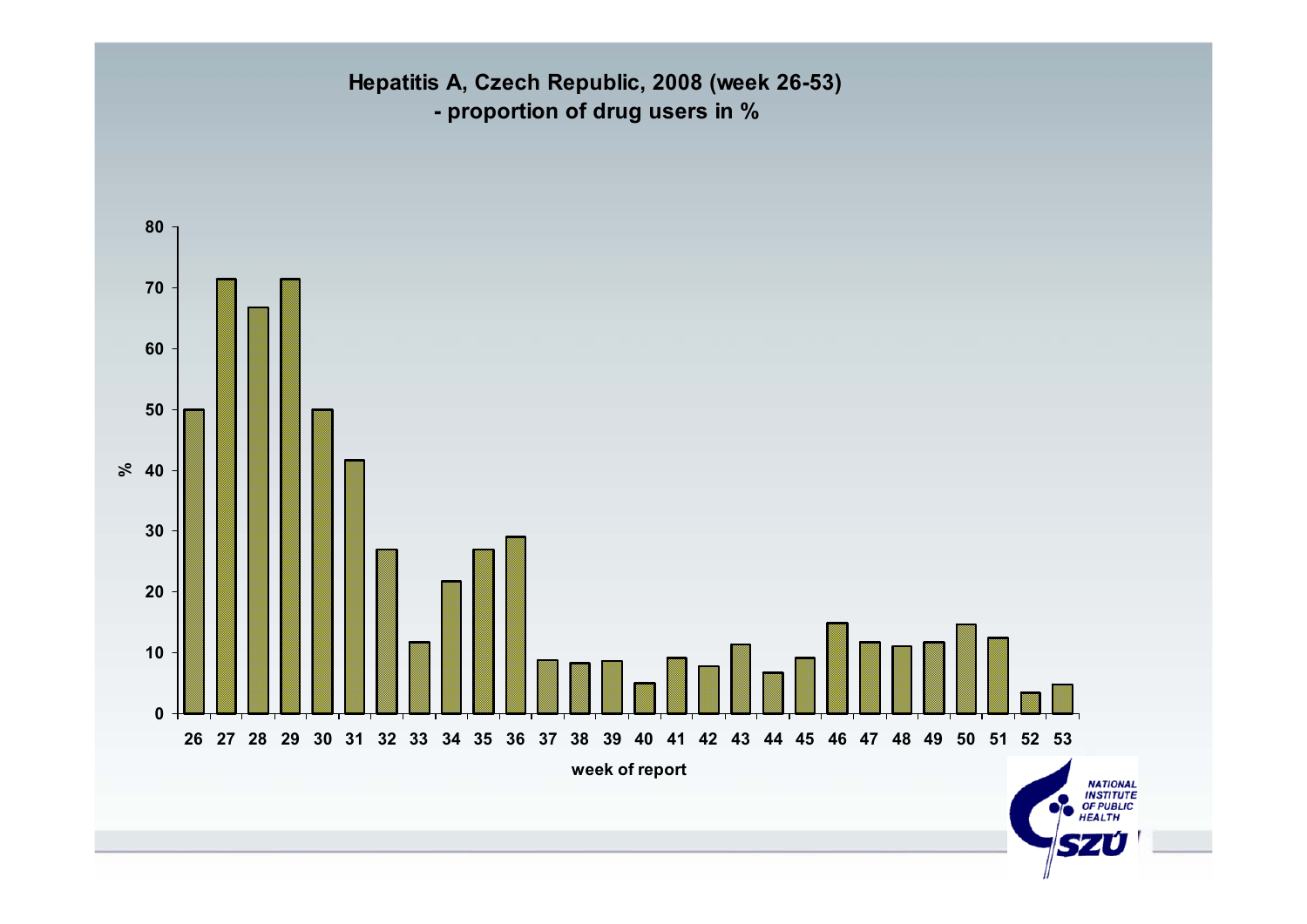

**Hepatitis A, Czech Republic, 1996-2008 Risk behaviour**